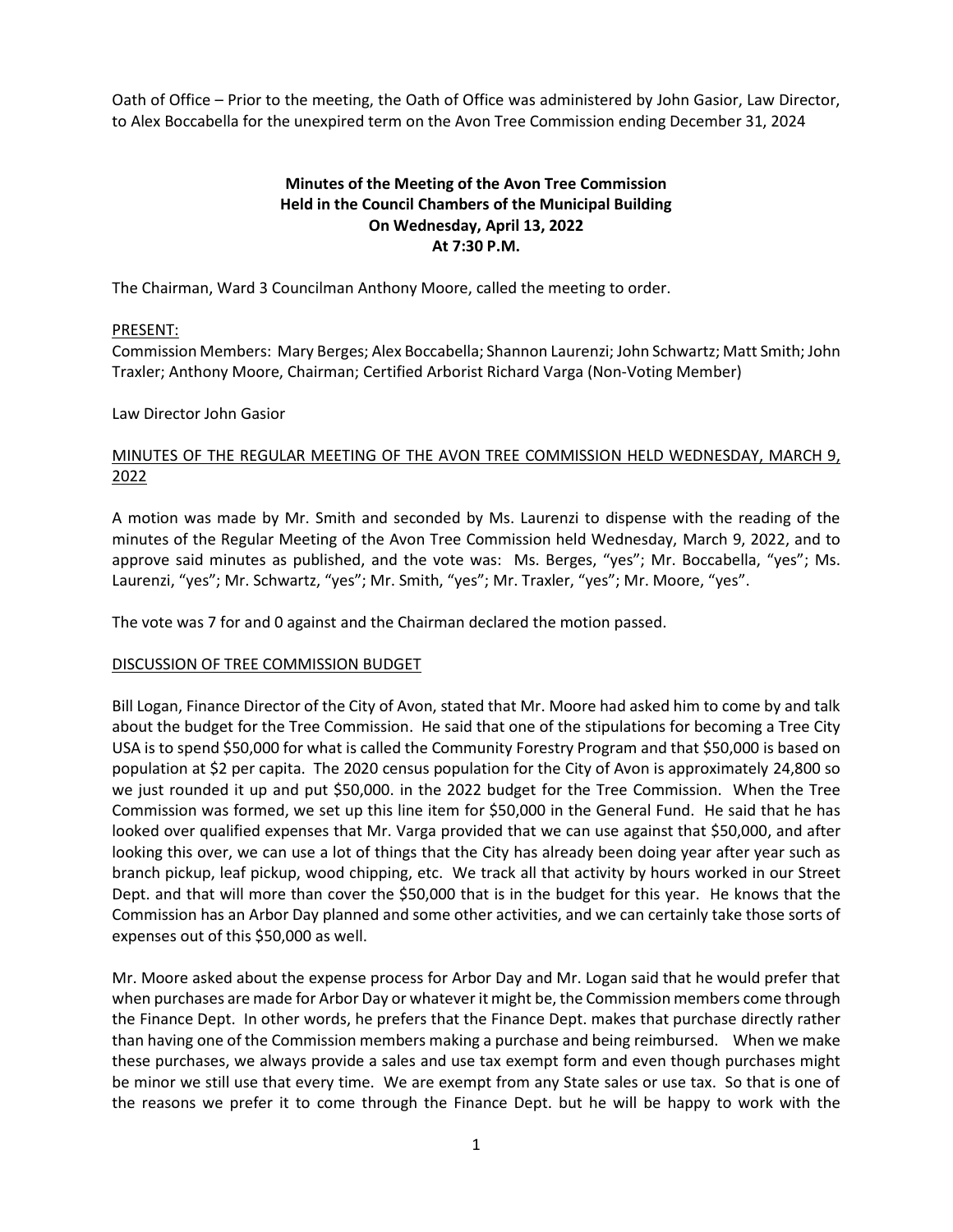Commission. He can put them in touch with our accounts payable clerk at the right time and we will make sure it flows smoothly.

Mr. Gasior asked Mr. Logan if he had an account set up so that at the end of October or November when we are going to be applying for this Tree City designation, we are going to be able to certify in some way how much money we spent toward that \$50,000. Mr. Logan said, yes, they will keep a spreadsheet and purchases for Arbor Day as well as the expenses for leaf pickup, etc. will all run through this one line. They will have a schedule laid out that shows the hours and the weeks worked by the Street Dept. There will be plenty of expenses that can go against that. Mr. Gasor said he just brings this up because he knows that come October, we are going to try to be putting everything together for this Tree City designation and we are going to have to show that expense in some way, shape or form. It may be just a spreadsheet signed by Mr. Logan. Mr. Logan said he would supply whatever is needed; he would have copies of invoices, etc. He said again that we will have no problem spending the \$50,000.

Mr. Varga stated that also, when we are here volunteering our services for meetings or going out to do projects, that is also taken into consideration for our budget and we need to keep track of our time. Just try to document it to some extent and if we can use it, that would be great. Mr. Logan said, yes, we need those sorts of expenses. He said that tracking their time would probably be a good idea even going into next year as their momentum builds. Tracking the amount of time spent on this endeavor may come in handy down the road for submitting for grants and things like that.

Mr. Varga asked Mr. Logan if he was familiar with the Memorial Tree Fund that we have? Mr. Logan responded that he was a little bit; that fund was established long before he started working for the City and it is run by the Parks Dept. It is a situation where our Parks employees will plant a tree in one of the parks for a deceased relative. He believes the way it works is the resident would purchase the tree through our Parks Dept. and the Parks Dept. will then supply the labor to plant the tree but Mr. Logan said he was not exactly sure where these trees are planted. Mr. Varga said that he has been working with Clare Harasimchuck, the Recreation Coordinator, on this and she said they have not really established anything since 2009. Mr. Logan stated that every year one or two trees are planted; the program is not well known. Mr. Varga said, yes, and that is why we are going to put it on our website so it hopefully becomes better known. We are going to do more than memorial trees; we are going to offer tree plantings for graduations, retirements, or any special events. The Parks Dept has never raised the price since 2009 and he does not know how that budget is going or how it is working. Mr. Logan stated that it is minimal. Mr. Varga said that he and Ms. Harasimchuck decided that the price has to be raised. Also, he said that Mr. Traxler came up with a new recommended tree list which was great and Mr. Varga found new people to make the memorial blocks for the plantings. So he just wanted to let everyone know that they are working on it. Mr. Logan said that was great and if there was any way that he could help to let him know.

Mr. Schwartz stated that, in regard to Arbor Day, it is hard to plan without a budget. He asked Mr. Logan what would be the best way to do this; could they come up with an arbitrary budget, run it past Mr. Logan and see if that is feasible? The amount of \$600 was mentioned for the Arbor Day budget but it is hard to do anything on \$600. The total can easily get up there but yet he does not want them to be shooting for the moon. Mr. Logan said that it would be great if the Commission could show him a tentative budget sometime well before they are ready to start making purchases. He has talked with Mr. Moore a little bit about it and expenses should be whatever they feel is fit for what they want to accomplish for that day.

Mr. Moore stated that, concerning the tracking, although he thinks they are going to have enough to spend on without having to use their volunteer time, he would hate volunteer time taking time away from trimming trees or something like that.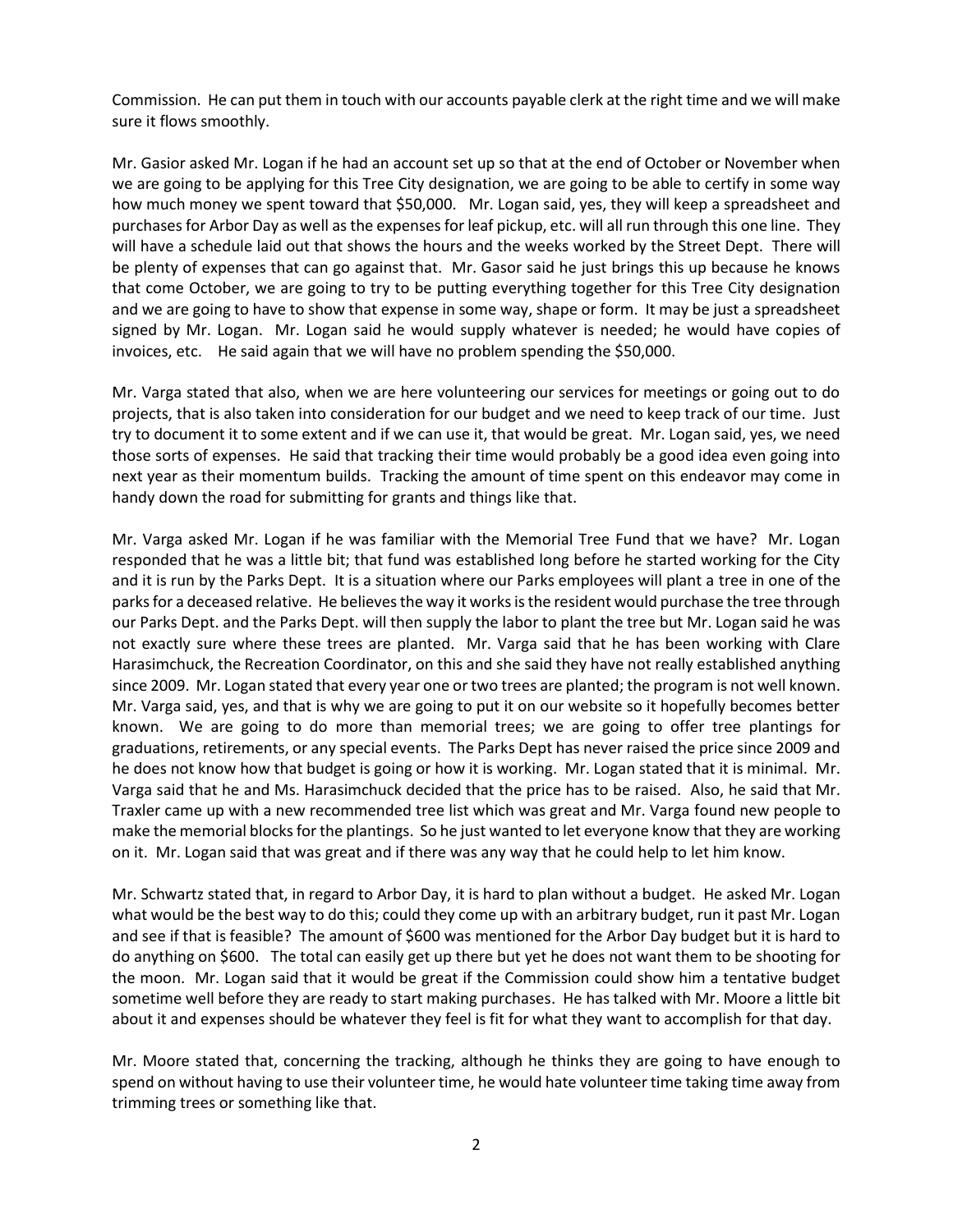Mr. Logan stated that we are not going to need the Commission's time to go against this \$50,000. Again, between our leaf pickup and our branch pickup, that more than covers the \$50,000 but what he is saying is that he would like to see these sorts of expenses, such as Arbor Day expenses, come through this \$50,000 and then when we get towards the end of the year, whatever we need to offset that \$50,000 we would allocate from leaf pickup, branch pickup, etc.

Mr. Traxler said that he thought only a certain percentage of the amount spent for tree removal, chipping, etc. could be used toward the \$50,000. and who would be keeping that record? Mr. Varga stated that there is a plethora of things that we can use towards the \$50,000. He noted that when Lescher Tree comes into the City and removes trees we can allocate that 100% and he thinks that last year we spent \$12,000 or \$15,000 alone with Lescher Tree removing trees in the City. And then there is the branch pickup and a percentage of the leaf pickup. Mr. Logan added that our leaf pickup and branch pickup total \$200,000 to \$300,000 with all the labor, the time spent, the machinery used, etc. so as he said, we will not have a problem covering that \$50,000.

Ms. Laurenzi said the way she sees it is that they will use their expenses for all the things that they are doing and then kind of backfill with the City expenses, those things that are happening anyway. Her thought is that especially for their application this year, she would like to present a well-balanced budget with some expenses for the City, for their Arbor Day meetings and their hours and all the other things added into it to show that they have been working hard and spending that money wisely. She sees all of their work, whatever that may be, and the spending for Arbor Day and projects, as being most of their expense toward the \$50,000 and then backfilling with whatever service they need to from the City that they have already been doing. She added that, on that same note, she will kind of have a budget by June 6<sup>th</sup> on what she thinks they are going to need for the Arbor Day.

### UPDATE ON TREE COMMISSON PAGE OF THE CITY WEBSITE

Ms. Berges stated that the Tree Commission page is now on the City website and has the things that we discussed at last month's meeting. There are some links and today she got final approval review of frequently asked questions, so we can get that on there as well. Also, there were some links that we talked about at the last meeting that she will ask Ms. Seighman to add in the next couple of days. And then we are going to add information about Arbor Day. In the first page, it says that our Arbor Day is going to be in November so we are going to add why we are doing it in November because that is a better planting season than in the spring. Also, she and Mr. Traxler and Ms. Laurenzi met to talk about the descriptions of the trees but they were working on the format so once that is agreed upon, then that will be put on the web page as well.

### ARBOR DAY

### a. UPDATE ON ARBOR DAY FOR AVON – NOVEMBER 5, 2022

Ms. Laurenzi stated that she did not have any significant updates. National Arbor Day is coming up on April 29<sup>th</sup> and Earth Day is April 22<sup>nd</sup> and Mr. Smith has done some research on that. Ms. Laurenzi said that she put together a little Arbor Day survey and will email it out to everybody. She also has a list of all the cities that are Tree Cities that should be having Arbor Days and Mr. Smith will let them know. She said that she and Mr. Smith have done some research and could not find very many Arbor Day celebrations to go to. She was thinking she would encourage everybody to go to a different Arbor Day but she could only find two. They need to do a little bit more legwork on that but she will send everybody the survey so we can gather some of the same information about the Arbor Days so we can discuss it and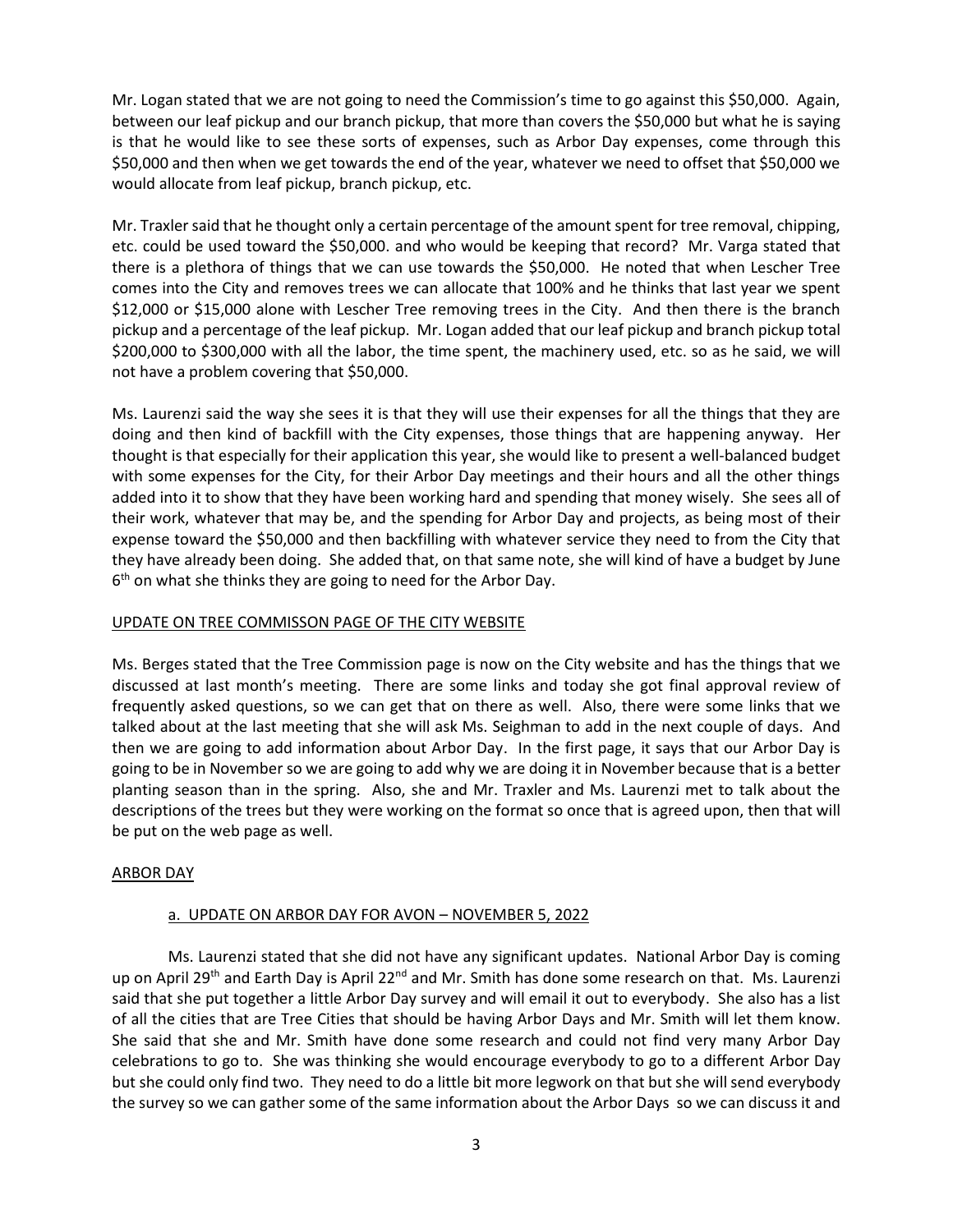make sure we are on a good path and have a successful Arbor Day in November. So she will email that to everybody as well as the list of all the cities that are in the Tree City USA.

#### b. ARBOR DAY IN OTHER COMMUNITIES

Mr. Smith reported that he contacted the four communities in Lorain County that are Tree City USAs, which are Avon Lake, Elyria, Wellington, and Oberlin. He found out that Avon Lake is doing nothing with Arbor Day this year because of past COVID reasons; they did not know what was going to happen so they did not plan for anything. Elyria normally does a tree planting at one of the schools but again because of COVID, they are not going to do that this year but they did say that they are going to do a planting in one of the City's parks. The person he spoke to in Wellington said, no, they were not doing anything for Arbor Day. Oberlin said that they either do a tree planting at a school or at Oberlin College and this year on Earth Day they are planting a tree at Oberlin College and that is at 11 AM on Friday, April 22 and he and Mr. Varga are going to go and Ms. Laurenzi was thinking about it. It will be at the corner of N. Main and W. Lorain in Oberlin and anyone is welcome to go to it. Mr. Smith said that he also called Hudson; last year they were voted the Number 1 Arbor Day in the State. They do a whole week-long Earth Day celebration called "Green Week". They do a tree planting on Friday, April 22<sup>nd</sup> at the school but the big event is the next day, Saturday, at the City Hall. They are having a car show of electric vehicles, rain barrels, recycling methods, etc.; it is a very environmental week, culminating in that activity. He also called Mentor and they did not have anything definite planned; they said they thought there would be a tree planting at one of the schools and that was about it.

Ms. Laurenzi said, to follow up Mr. Smith's comments, she did not make phone calls but she did go to several Tree Commission websites to see if she could find anything on any Arbor Day celebrations in 2022 and there was nothing, although some of them listed previous activities. She asked that if anybody hears of anything, to please send her an email.

Mr. Schwartz stated that, even though it would not be actual Tree Commissions, there are tons of community groups within each community such as Oberlin Community Services. He has worked with them before. So maybe we should start doing a little searching outside of just Tree Cities because people celebrate Arbor Day; it just may not be the Tree Commissions that are doing it but there is probably a ton of information and ideas out there that we could borrow and from his experience, more often times than not, folks that put in all that work are more than willing to share what they have done. Ms. Laurenzi noted that the Metro Parks has several things planned on that day.

### c. ARBOR DAY ACTIVITIES WITH THE METROPARKS

Mr. Varga said, as they all know, he has been communicating with the Metro Parks and in 2018, they had an Arbor Day program at Miller Nature Preserve. He talked to the new Director at the Miller Nature Preserve and she said that she wanted to partner with us for our Arbor Day this year. So he is going to set up a meeting with her to discuss that and he knows that Mr. Smith wants to go to that meeting also. The Metro Parks is doing a lot in the City so Mr. Varga wants to keep them in the loop. He thinks that the more we team up with the Metro Parks the better off we are going to be overall.

Mr. Smith asked Mr. Schwartz to tell the Commission of his experience with getting seedlings to distribute to kids. Mr. Schwartz stated that there are a lot of groups out there that can provide seedlings; one of them is Project Planet and that is one where it was really easy to get the seedlings. You just contacted this agency and told them the number of kids at an event and they sent a whole bunch of redbuds or whatever the species was for that year. If we do not do that, since we are promoting our Arbor Day in November as the best time to plant trees, maybe we could budget to buy bare root seedlings from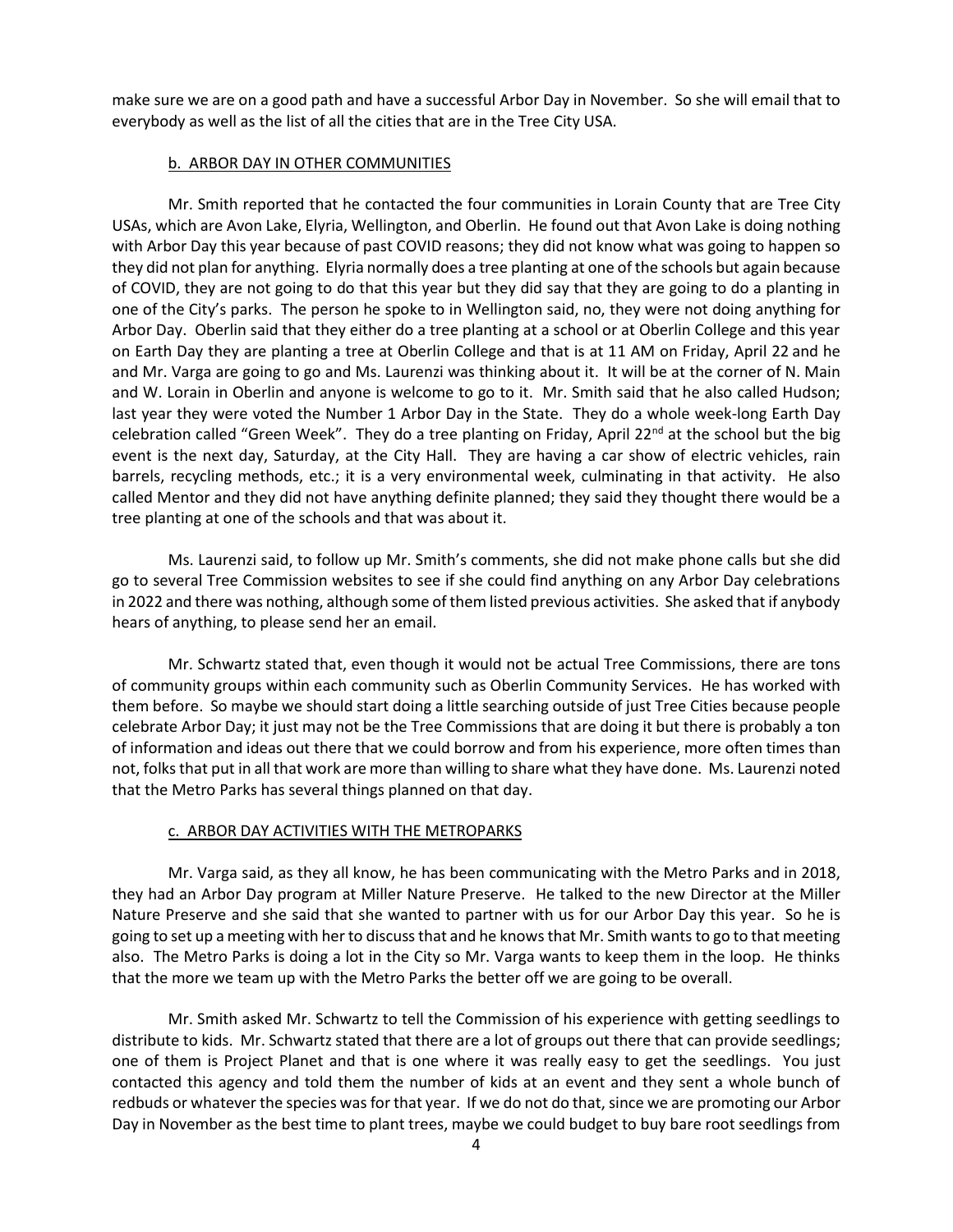nurseries. He was not sure of the availability at that time of year because seedling sales are going on right now but that should certainly be something that we look into. He thought the cost breaks down into anywhere between 45 cents and 70 cents a seedling.

Mr. Smith said he thought that it would be important to distribute trees to kids and to adults as well and everyone agreed. Mr. Varga said it would be more evergreen trees than deciduous in that time of year. Mr. Schwartz stated that in the future, they could do the bare roots seedling in the spring; just because we celebrate our Arbor Day in the fall, there is still Earth Day in the spring.

#### UPDATE ON TREE DESCRIPTIONS FOR WEBSITE

Mr. Traxler said that he and Ms. Berges and Ms. Laurenzi had met and they looked at the different options as far as laying out the tree charts. Ms. Laurenzi said that her question is, what are the best categories that we want to include, maybe the best five to ten categories. Her thought is to make this first chart pretty simple. She wants the trees definitely to come off from our recommendation list and some things like that. The spreadsheet that Mr. Traxler provided had so much information that we felt it was too much to provide to the general public. She asked if the Commission wanted to discuss the categories of what we might be looking for for the trees, the specific kinds of trees, and how specific we want to get.

Mr. Traxler agreed that the tree chart should not get overcomplicated. Someone asked what the thought was of how we are breaking it down, and Mr. Traxler said that one sample was the tree chart that he did years ago. Ms. Laurenzi said that she changed it a little bit and wanted to group some of the trees together in categories but just wanted to make sure that we are doing it with our recommended tree list. She said she would work on it a bit more and maybe they can either look at it on the computer together or sit down somewhere and move things around a little. Mr. Traxler said that would be fine; he will start the list and send her what he thinks is the most important and he will also send it to Mr. Varga. Ms. Laurenzi said they will share it at the next meeting and make sure that we agree on the format and the trees.

Mr. Moore asked how many trees are we thinking about putting on the list? He does not want to make it too short; if we put just six or eight trees and those are the only trees that get planted, we will not have a good variety of trees in Avon 20 years from now.

Mr. Traxler said they started with their list of recommended trees and then they had the five trees that he had recommended for the memorial trees and we can go anywhere we want with that. Once we define how many things we are going to have on the list, we can add the trees pretty easily. Basically all we have to do is to copy the tree chart that he did; maybe we start with that and then go from there. Mr. Moore said that he loves the idea and does not think any other city websites are doing anything like it.

Mr. Schwartz said, that in his mind, a property owner should be looking at the chart with the thoughts that they have a wet yard or a dry yard, they want a certain size tree, etc. and the chart should be made up that way. Granted, we should have information about types of soils, etc. but we could have it set up where it is kind of base line and then if they really want to get in depth with it, have that information available because with too much analysis, their brains will just turn off. Mr. Traxler said, yes, when he sold trees, he gave certain information for certain trees. We could start with recommended tree lawn trees and the next step would be that we would go to trees that you plant in your lawn – a wider variety and larger trees.

#### UPDATE ON AVAILABLE GRANTS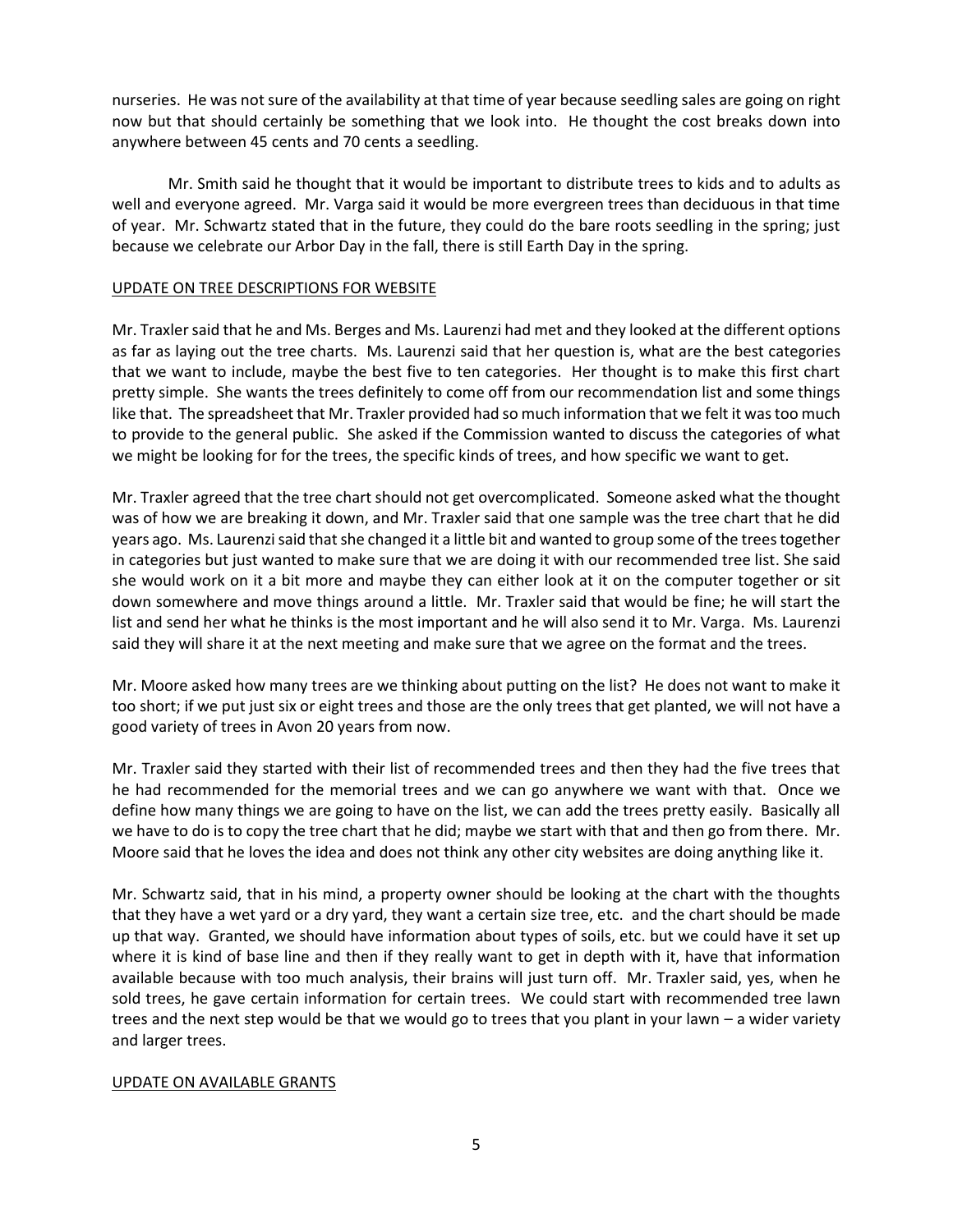Mr. Smith stated that the one grant that he is interested in is from the Native Plant Society for Northeast Ohio, especially dealing with wildflowers. He would like to enhance the wildflowers by the History Walk which is located by the swimming pool and the children's playground. He and Mr. Varga staked out the area of the wildflowers there and have a display. The Native Plant Society does not start accepting applications until July so he will follow up then but that is what he is looking at for a grant right now.

### UPDATE ON THE MEMORIAL TREE PROGRAM

Mr. Varga said he thought that he covered all of the issues with the Memorial Tree Program when he was talking to Mr. Logan about it earlier in the meeting. So they are working on the pricing for the trees and also about providing warranties on the trees and budgeting for that. He added that he provided the recommended tree list and he talked to the engravers at Milano's about the memorial plaques. Once he talks to Ms. Harasimchuck and gets some more clarification about funding, he will let Ms. Berges know and we can get it on the website.

Ms. Laurenzi asked what the current cost was of planting memorial trees and Mr. Varga answered, \$325. Ms. Laurenzi said that she noticed on the websites today that a lot of cities have those memorial trees and the price really varies, from \$200 up to \$1,000. Mr. Varga said, yes, it is all based on the size of the tree. Ms. Laurenzi said, so we could have some options where if somebody wanted a larger tree, they could choose one, and that larger one would come with a warranty. Mr. Varga said that maybe offering more options would result in more tree planting; we could say that a 1-inch tree could be done for \$250 or if you want a bigger tree it will be \$390. Mr. Schwartz said that he did not think that raising the price is going to increase interest. Mr. Varga said that the whole idea is that we have to look at the pricing because it has not changed since 2009. Mr. Schwartz asked Mr. Varga if he was worried that if we start promoting the program, then the price would become in issue. Mr. Varga said, yes, that is why he wants to make sure that all our bases are covered when we start promoting this and it starts catching on and all of a sudden we have 30 trees we have to plant. He wants to make sure that we are well within our budgets and everybody understands where we are. He added that once he gets something established with Ms. Harasimchuk, he would come back and present it to the Commission and we can all take a look at it and go from there. He will get the information and present it to everybody and we can all make a decision on what we want to do as far as pricing and warranty and options.

Ms. Laurenzi asked if there was a specific location where these trees are planted and Mr. Varga said, yes, there are three locations: Schwartz Road Park, Veterans Memorial Park, and Northgate Park. And we are going to have a fourth location which is the Aquatic Center. Ms. Laurenzi asked if there was a thought about making it one location? Mr. Varga said he was not sure; right now we have memorial trees in all three of those parks and it might be an issue where a resident lives near a park and wants to plant a tree right there where they live. Mr. Schwartz said he understood how a resident would want to do that; he wants a tree at Schwartz Road Park for his father. Ms. Laurenzi asked if the trees are in a specific area in each park and Mr. Varga said, not really.

### UPDATE ON THE REGION 3 URBAN FORESTER BEING NAMED (LOLA LEWIS)

Mr. Varga said that he met with Lola Lewis at her office in Punderson Bay Park and they discussed how we are doing in Avon with the Tree Commission as far as Tree City USA designation and we are on the right schedule. She is more than happy to come and talk to us and Mr. Varga told her to email him whenever she feels comfortable with that because she just started her job three weeks ago and is very busy. Mr. Varga also talked to her about establishing the Tree Academy. He explained that there is a Tree Academy that is established for Tree Commission people specifically to attend to learn more about trees, how to organize and how to do urban forestry, etc. He talked to the Mayor about having the Tree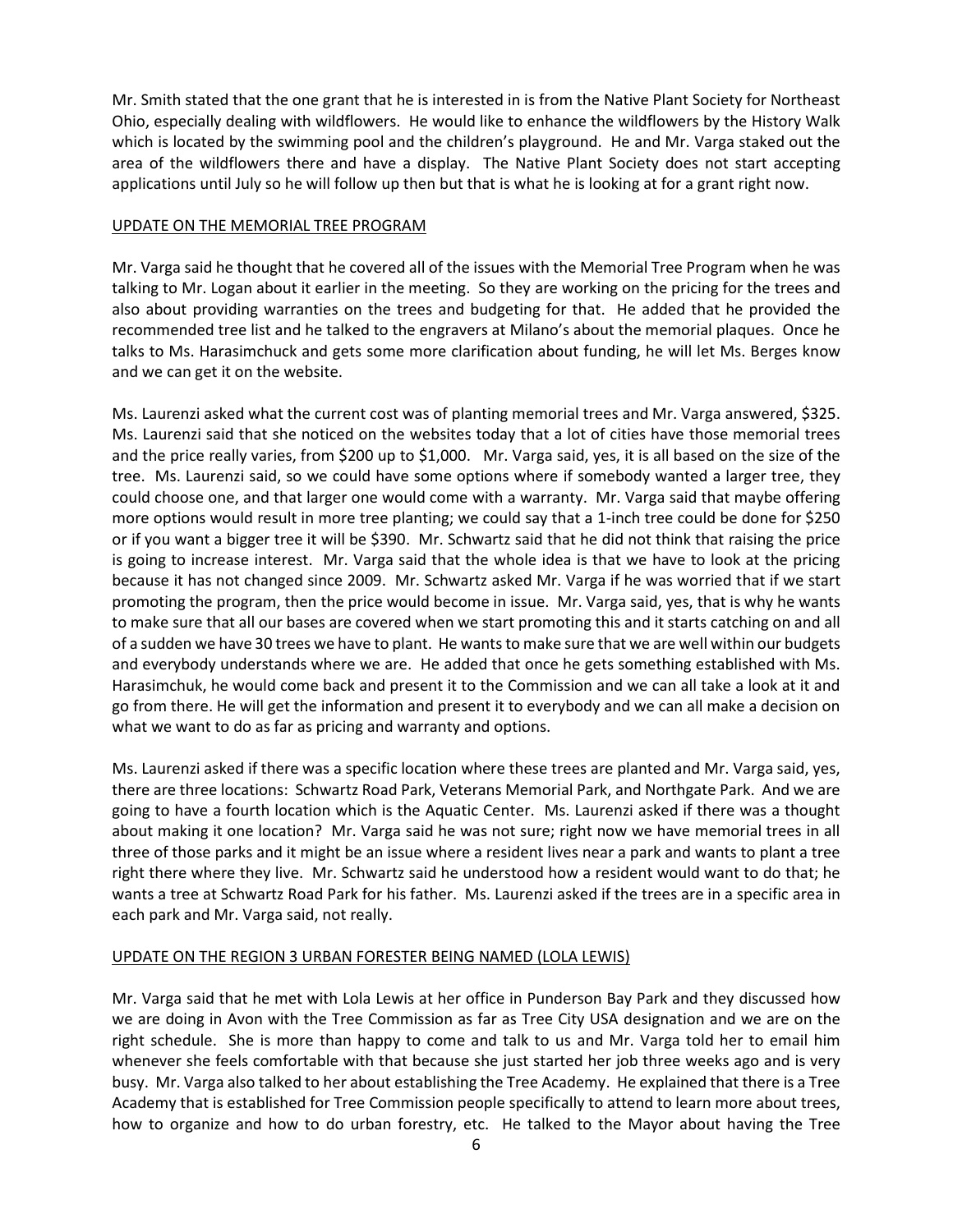Academy here in Avon and the Mayor said it was a great idea so Mr. Varga communicated that to Ms. Lewis. She said that they are having a meeting in about two weeks and then she is going to get back to us about possibly having the Tree Academy in Avon. It would be a great feather in our cap to be sponsoring this State-wide event. Right now it looks like we are doing more than anybody.

Ms. Berges asked if there was a certain time of year that the Tree Academy was held and Mr. Varga said that it was held in October for four days, with a freshman academy the first day, and then sophomore, junior, and senior academies on the following days.

Mr. Moore asked if sponsoring the Tree Academy would help us go toward the list of items that we are doing for Tree City USA and Mr. Varga said, yes, it is part of the activities; there is a whole list of activities that you can acquire and that is well within the parameters of that. Now that he has had this meeting with Ms. Lewis and they have excellent communication going on, he is going to keep that open constantly and we will see what happens. Ms. Laurenzi said that she would like to suggest that the Tree Academy be held the first or second week in October. Mr. Varga said that Ms. Lewis only made reference to the fact that it was going to be October. Once he gets more information, we will go from there.

## MEMBER COMMENTS

Ms. Berges welcomed Alex Boccabella to the Tree Commission and said they were glad to have him. Ms. Berges then said that she had a question about Appendix A to the Tree Ordinance. It has the tree recommendations and it has the prohibited trees and one of the things we talked about early on was how we would get this information out to the nurseries and perhaps the landscapers, etc. We have not done that yet so she was questioning what was the best way to distribute these lists, particularly the prohibited trees so that the local nurseries know that we do not want these planted, especially on tree lawns depending on what they are.

Mr. Varga said that he has communicated with Willoway Nursery as the City has an account with Willoway and that is where they buy most of their trees. He discussed the tree list with Tom Demaline, the owner of Willoway and he also communicated with the nurseries out in Painesville. He communicates with them all the time and he set up accounts also with them and what we want to do on the website, making sure that if somebody is not sure where to purchase trees from a landscape perspective, they should contact us. He has a list of all of the nurseries in Ohio and a spreadsheet that has all the lists of all the trees that are grown in Ohio by all the nurseries, specifically the size and quantity. And we could put a link on our website to that list also.

Ms. Laurenzi said she thinks it is important for the local nurseries or landscape places to have the lists handy right there at their stores. Much as we would like people to check out our website, she does not think they are going to do that. Mr. Varga said that is a very good point and he asked about the developers planting trees in the tree lawns. Mr. Gasior stated that is part of our subdivision regulations, that they must plant one tree per sublot and we do specify trees that they are allowed to plant and those that they are not allowed to plant. He was not sure that it coincides with what we have in the Tree Ordinance and we may want to look at that.

Mr. Boccabella said that he would just like to tell everyone that he is looking forward to supporting the Tree Commission and helping Avon become a Tree City USA.

Mr. Schwartz said that a lot of the thought is about these tree lawn trees; however, when he thinks about trees, that is the last thing he thinks about. In his mind, it is the residents' education of native plants and increasing biodiversity and doing what they can on their property. And that is where he thinks we are